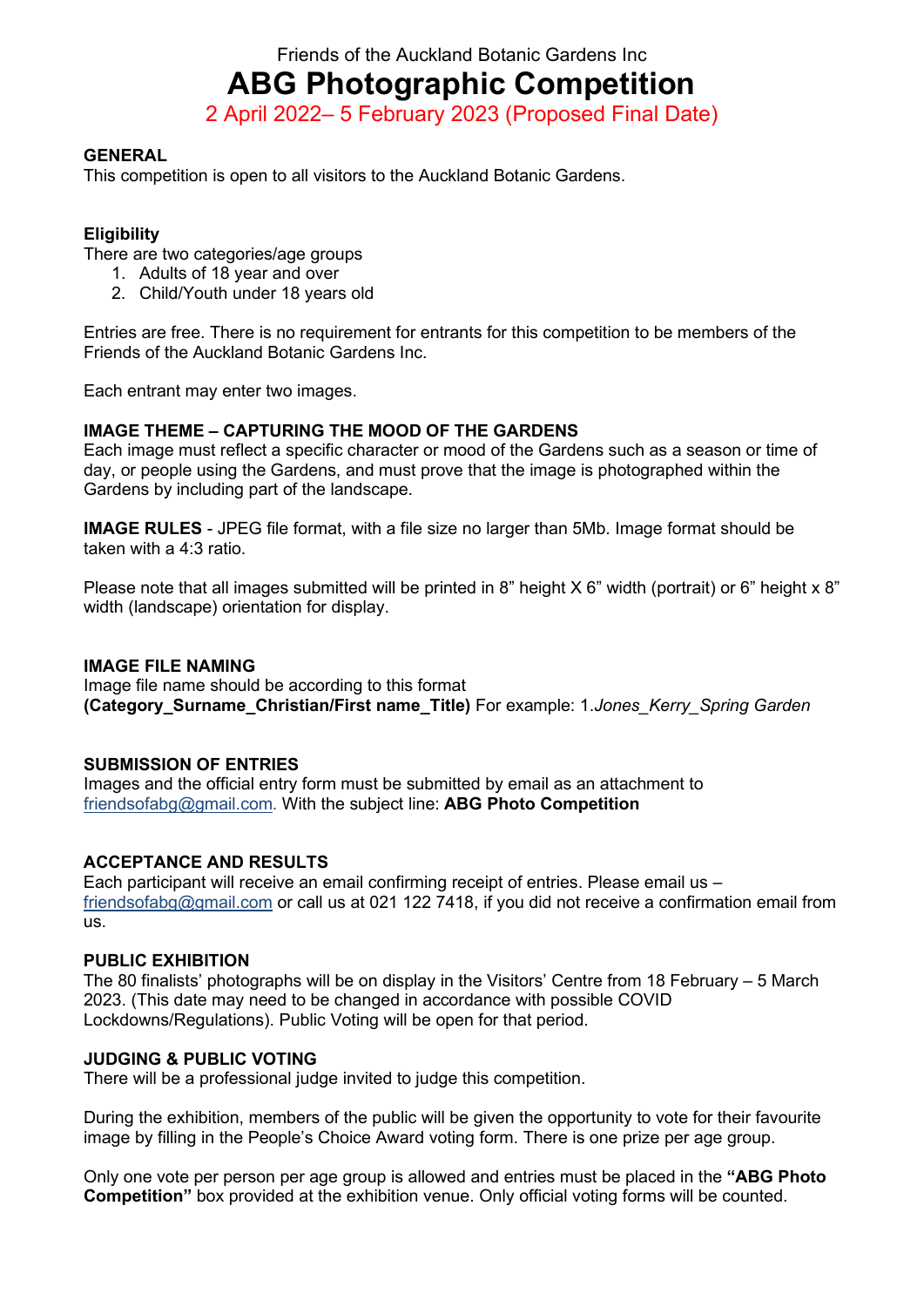## **RESULTS & PRIZE GIVING**

Winners will be announced at the prize giving event at 2pm on Sunday 5 March*. Final date may need to be changed, but finalists will be notified.* The venue for the prize giving will be at the Visitors' Centre.

### **PRIZES**

First prize of \$500 for adult age group Second prize of \$200 for adult age group Third prize of \$100 for adult age group First prize of \$250 for child/youth age group and trophy Second prize of \$100 for child/youth age group Third prize of \$50 for child/youth age group People's Choice Award of \$100 for each age group. Supreme Winner award/ Rod Bieleski Cup and miniature. The Rod Bieleski Cup will remain on display in the Visitors Centre with the winning photograph.

#### **KEY DATES (Proposed dates in 2023 may change according to COVID regulations)**

Entries open: **2 April 2022 – 5 February 2023**

Last day to email your entry: **Midnight of 5 February 2023**

Photographs will be on display: **18 February 2022 – 5 March 2023**

Public vote period: **18 February 2022 – mid-day 5 March 2023**

Prizegiving event: **2pm on 5 March 2023**

For more information

[friendsofabg@gmail.com](mailto:friendsofabg@gmail.com) Mobile # 021 122 7418

[www.aucklandbotanicgardens/whatson](http://www.aucklandbotanicgardens/whatson) o[r www.aucklandbotanicgardens/aboutus/friends-of-the-auckland](http://www.aucklandbotanicgardens/aboutus/friends-of-the-auckland-botanic-gardens)[botanic-gardens.](http://www.aucklandbotanicgardens/aboutus/friends-of-the-auckland-botanic-gardens) (There will be a link to the Photographic Competition)

Friends of the Auckland Botanic Gardens Inc

# **ABG Photographic Competition**

2 April 2022 – 5 February 2023 (Proposed Final Date)

#### **TERMS AND CONDITIONS OF ENTRY**

- Submission of entries to the competition is evidence of the photographer's acknowledgement of and consent to these terms and conditions of entry.
- Entries will be accepted from 2 April 2022 till midnight of 5 February 2023. *(May change with COVID regulations)*
- For information on this competition, please visit our website [www.aucklandbotanicgardens/aboutus/friends-of-auckland-botanic](http://www.aucklandbotanicgardens/aboutus/friends-of-auckland-botanic-gardens/photographiccompetition)[gardens/photographiccompetition](http://www.aucklandbotanicgardens/aboutus/friends-of-auckland-botanic-gardens/photographiccompetition)
- Only **two** images per entrant are allowed.
- Entries must not have been previously published or exhibited including on social media.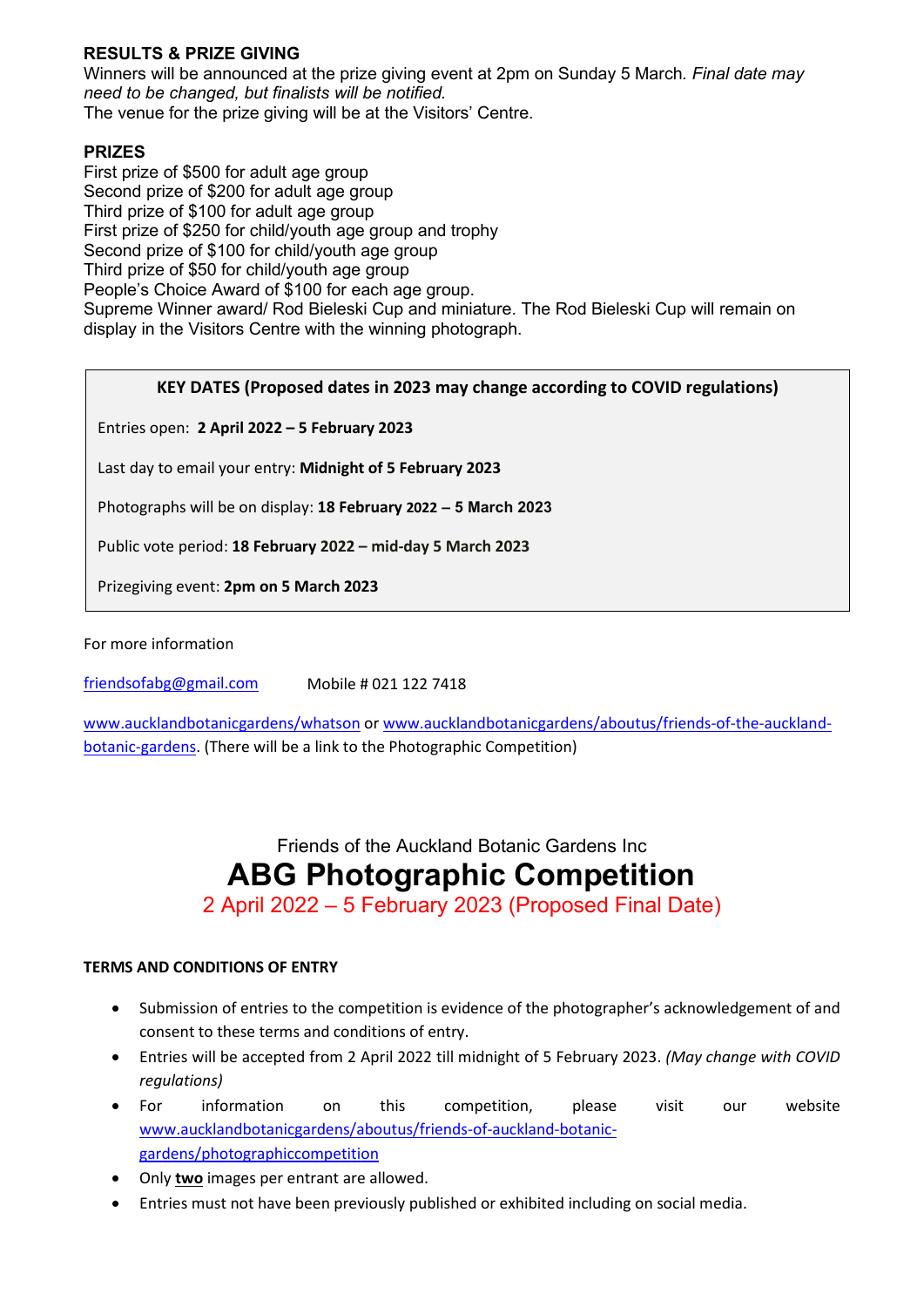- The Friends will not be responsible for late, incomplete or misdirected submissions and assume no responsibility for any failure to receive an entry as a direct or indirect result of a technical failure of any kind on the internet or the website.
- All photos must be taken within the confines of the Auckland Botanical Gardens from 2 April 2022 to 5 February 2023 by the entrant stated on the entry form. Landscape must be included to reflect that.
- The theme of "Capturing the Mood of the Gardens" provides many opportunities to reflect specific seasons, a special light effect, or the way people use the Gardens.
- The entrant permits Friends of the Auckland Botanic Gardens to reproduce all or part of the entered material free of charge for publication and/or display in any media related to the competition. This may include low resolution posting on a website, for the purpose of promoting the Friends of the Auckland Botanic Gardens. Any other usage will be the subject of discussion between the entrant and the Friends of the Auckland Botanic Gardens Executive Committee.
- Copyright and ownership of images remains with the photographer.
- By submitting an entry, the entrant certifies that he/she is a sole owner of the rights to use entered images, including copyright, patent and/or other applicable rights. All entrants must be of the legal age of consent or have guardian permissions issued.
- A maximum of 60 entries for the adult category and a maximum of 20 for the child/youth category as selected by a panel will be displayed at the Visitors' Centre.
- An experienced photographic judge will select the first, second and third placegetters from each age group. Each placegetter will receive a cash award.
- An overall Supreme Winner will be chosen by the judge from the entries. The Supreme Winner will receive the Friends of the Auckland Botanic Gardens 2023 award – a perpetual cup to honour a past Friend and Life Member Rod Bieleski and a miniature to keep.
- The winner of the child/youth category will receive a trophy.
- If at any time, it is determined in the reasonable discretion of the competition organizer or the judges before, during or after the judging that an entrant has submitted entries where one or more entries fail to comply with these Conditions of Entry, including the stated definitions, the organizers reserve the right to exempt the entry from the competition and void any or all awards in connection with the competition. The entrant acknowledges that the decision of the organizers or the judges is final.
- (Privacy Act) By entering this competition, you are explicitly consenting to the personal details you have supplied, including email addresses, being held, processed and used by the organizers for purposes associated with this competition. You also acknowledge and accept that entering this competition means that the status and results of your entry may be made public.